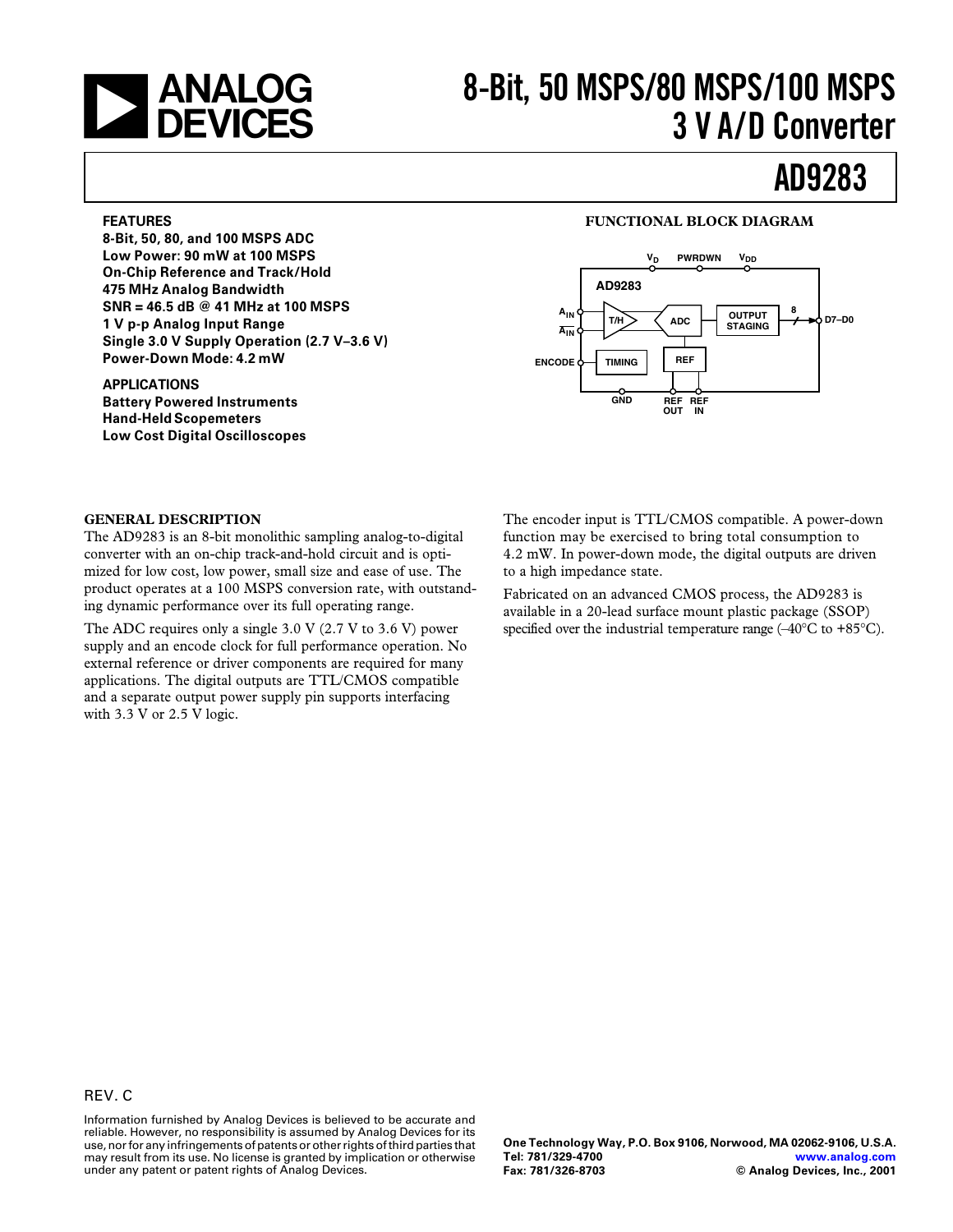## $AD9283-SPECIFICATING  $N_{\text{DD}}=3.0$  V,  $V_D=3.0$  V; single-ended input; external reference, unless otherwise noted)$

|                                                    |                        | <b>Test</b>       | AD9283BRS-100 |                    | AD9283BRS-80       |                |                    | AD9283BRS-50       |                |                    |                    |                          |
|----------------------------------------------------|------------------------|-------------------|---------------|--------------------|--------------------|----------------|--------------------|--------------------|----------------|--------------------|--------------------|--------------------------|
| Parameter                                          | Temp                   | Level             | Min           | Typ                | Max                | Min            | Typ                | Max                | Min            | Typ                | Max                | Unit                     |
| <b>RESOLUTION</b>                                  |                        |                   |               | 8                  |                    |                | 8                  |                    |                | 8                  |                    | <b>Bits</b>              |
| DC ACCURACY                                        |                        |                   |               |                    |                    |                |                    |                    |                |                    |                    |                          |
| Differential Nonlinearity                          | $25^{\circ}$ C<br>Full | I<br>VI           |               | $\pm 0.5$          | $+1.25$<br>$+1.50$ |                | ±0.5               | $+1.25$<br>$+1.50$ |                | $\pm 0.5$          | $+1.25$<br>$+1.50$ | <b>LSB</b><br><b>LSB</b> |
| <b>Integral Nonlinearity</b>                       | $25^{\circ}$ C<br>Full | $\mathbf I$<br>VI | $-1.25$       | ±0.75              | $+1.25$<br>$+2.25$ | $-1.25$        | ±0.75              | $+1.25$<br>$+1.50$ | $-1.25$        | ±0.75              | $+1.25$<br>$+1.50$ | <b>LSB</b><br><b>LSB</b> |
| No Missing Codes                                   | Full                   | VI                |               | Guaranteed         |                    |                | Guaranteed         |                    |                | Guaranteed         |                    |                          |
| Gain Error <sup>1</sup>                            | $25^{\circ}$ C         | $\mathbf I$       | $-6$          | ±2.5               | $+6$               | $-6$           | ±2.5               | +6                 | $-6$           | ±2.5               | $+6$               | $%$ FS                   |
|                                                    | Full                   | VI                | $-8$          |                    | $+8$               | $-8\,$         |                    | $+8$               | $-8$           |                    | $+8$               | $\%$ FS                  |
| Gain Tempco <sup>1</sup>                           | Full                   | VI                |               | 80                 |                    |                | 80                 |                    |                | 80                 |                    | ppm/°C                   |
| <b>ANALOG INPUT</b>                                |                        |                   |               |                    |                    |                |                    |                    |                |                    |                    |                          |
| Input Voltage Range<br>(With Respect to $A_{IN}$ ) | Full                   | V                 |               | ±512               |                    |                | ±512               |                    |                | ±512               |                    | mV p-p                   |
| Common-Mode Voltage                                | Full                   | V                 |               | ±200               |                    |                | ±200               |                    |                | ±200               |                    | mV                       |
| Input Offset Voltage                               | $25^{\circ}$ C         | I                 | $-35$         | ±10                | $+35$              | $-35$          | ±10                | $+35$              | $-35$          | ±10                | $+35$              | mV                       |
|                                                    | Full                   | VI                |               | ±40                |                    |                | ±40                |                    |                | ±40                |                    | mV                       |
| Reference Voltage                                  | Full                   | VI                | 1.2           | 1.25               | 1.3                | 1.2            | 1.25               | 1.3                | 1.2            | 1.25               | 1.3                | V                        |
| Reference Tempco                                   | Full                   | VI                |               | ±130               |                    |                | ±130               |                    |                | ±130               |                    | ppm/°C                   |
| <b>Input Resistance</b>                            | $25^{\circ}$ C         | $\mathbf I$       | 7             | 10                 | 13                 | $\overline{7}$ | 10                 | 13                 | $\overline{7}$ | 10                 | 13                 | $k\Omega$                |
|                                                    | Full                   | VI                | 5             |                    | 16                 | 5              |                    | 16                 | 5              |                    | 16                 | $k\Omega$                |
| Input Capacitance                                  | $25^{\circ}$ C         | V                 |               | $\boldsymbol{2}$   |                    |                | $\boldsymbol{2}$   |                    |                | $\overline{c}$     |                    | pF                       |
|                                                    | Full                   | VI                |               |                    |                    |                |                    |                    |                |                    |                    | $\mu A$                  |
| Analog Bandwidth, Full Power                       | $25^{\circ}$ C         | V                 |               | 475                |                    |                | 475                |                    |                | 475                |                    | MHz                      |
| SWITCHING PERFORMANCE                              |                        |                   |               |                    |                    |                |                    |                    |                |                    |                    |                          |
| Maximum Conversion Rate                            | Full                   | VI                | 100           |                    |                    | 80             |                    |                    | 50             |                    |                    | <b>MSPS</b>              |
| Minimum Conversion Rate                            | $25^{\circ}$ C         | IV                |               |                    | $\mathbf{1}$       |                |                    | $\mathbf{1}$       |                |                    | $\mathbf{1}$       | <b>MSPS</b>              |
| Encode Pulsewidth High (tEH)                       | $25^{\circ}$ C         | IV                | 4.3           |                    | 1000               | 5.0            |                    | 1000               | 8.0            |                    | 1000               | ns                       |
| Encode Pulsewidth Low $(t_{EI})$                   | $25^{\circ}$ C         | IV                | 4.3           |                    | 1000               | 5.0            |                    | 1000               | 8.0            |                    | 1000               | ns                       |
| Aperture Delay $(t_A)$                             | $25^{\circ}$ C         | V                 |               | 0                  |                    |                | $\boldsymbol{0}$   |                    |                | $\boldsymbol{0}$   |                    | ns                       |
| Aperture Uncertainty (Jitter)                      | $25^{\circ}$ C         | V                 |               | 5                  |                    |                | 5                  |                    |                | 5                  |                    | ps rms                   |
| Output Valid Time $(t_V)^2$                        | Full                   | VI                | 2.0           | 3.0                |                    | 2.0            | 3.0                |                    | 2.0            | 3.0                |                    | ns                       |
| Output Propagation Delay $(t_{PD})^2$              | Full                   | VI                |               | 4.5                | 7.0                |                | 4.5                | 7.0                |                | 4.5                | 7.0                | ns                       |
| DIGITAL INPUTS                                     |                        |                   |               |                    |                    |                |                    |                    |                |                    |                    |                          |
| Logic "1" Voltage                                  | Full                   | VI                | 2.0           |                    |                    | 2.0            |                    |                    | 2.0            |                    |                    | $\mathbf V$              |
| Logic "0" Voltage                                  | Full                   | VI                |               |                    | 0.8                |                |                    | 0.8                |                | 0.8                |                    | V                        |
| Logic "1" Current                                  | Full                   | VI                |               |                    | $\pm 1$            |                |                    | $\pm 1$            |                |                    | $\pm 1$            | μA                       |
| Logic "0" Current                                  | Full                   | VI                |               |                    | $\pm 1$            |                |                    | $\pm 1$            |                |                    | ±1                 | μA                       |
| <b>Input Capacitance</b>                           | $25^{\circ}$ C         | V                 |               | 2.0                |                    |                | 2.0                |                    |                | 2.0                |                    | pF                       |
| DIGITAL OUTPUTS                                    |                        |                   |               |                    |                    |                |                    |                    |                |                    |                    |                          |
| Logic "1" Voltage                                  | Full                   | $\mbox{VI}$       | 2.95          |                    |                    | 2.95           |                    |                    | 2.95           |                    |                    | $\mathbf V$              |
| Logic "0" Voltage                                  | Full                   | VI                |               |                    | 0.05               |                |                    | 0.05               |                |                    | 0.05               | $\mathbf{V}$             |
| Output Coding                                      |                        |                   |               | Offset Binary Code |                    |                | Offset Binary Code |                    |                | Offset Binary Code |                    |                          |
|                                                    |                        |                   |               |                    |                    |                |                    |                    |                |                    |                    |                          |
| POWER SUPPLY                                       |                        |                   |               |                    |                    |                |                    |                    |                |                    |                    |                          |
| Power Dissipation <sup>3, 4</sup>                  | Full                   | VI                |               | 90                 | 120                |                | 90                 | 115                |                | 80                 | 100                | mW                       |
| Power-Down Dissipation                             | Full                   | VI                |               | 4.2                | $\overline{7}$     |                | 4.2                | 7                  |                | 4.2                | 7                  | mW                       |
| Power Supply Rejection Ratio                       |                        |                   |               |                    |                    |                |                    |                    |                |                    |                    |                          |
| (PSRR)                                             | $25^{\circ}$ C         | $\rm I$           |               |                    | 18                 |                |                    | $18\,$             |                |                    | 18                 | mV/V                     |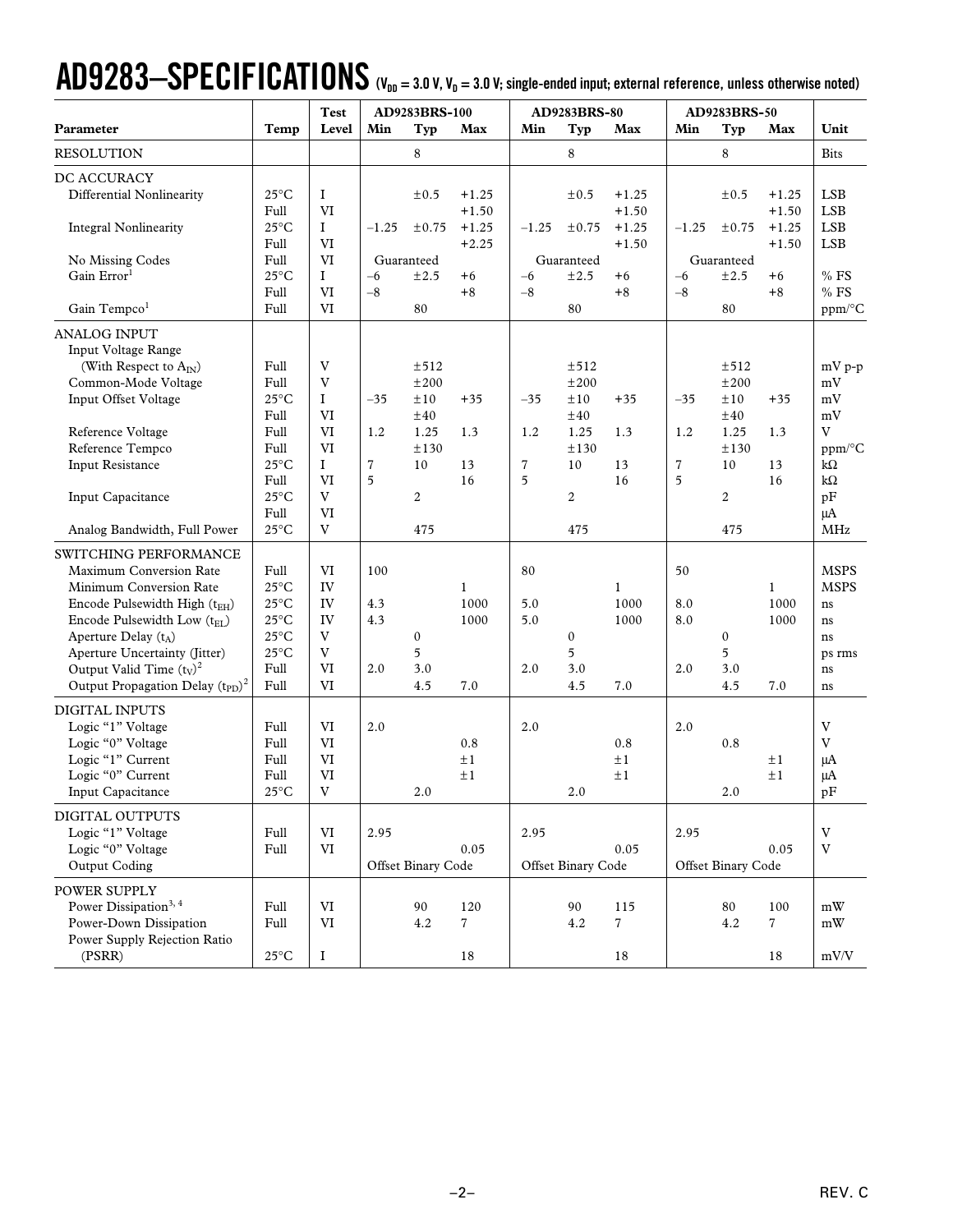|                                  |                | <b>Test</b> |         |                | AD9283BRS-100 |         | AD9283BRS-80   |     |      | AD9283BRS-50   |             |
|----------------------------------|----------------|-------------|---------|----------------|---------------|---------|----------------|-----|------|----------------|-------------|
| Parameter                        | Temp           | Level       |         | Min Typ        | Max           | Min Typ |                | Max |      | Min Typ Max    | Unit        |
| DYNAMIC PERFORMANCE <sup>5</sup> |                |             |         |                |               |         |                |     |      |                |             |
| <b>Transient Response</b>        | $25^{\circ}$ C | V           |         | 2              |               |         | 2              |     |      | 2              | ns          |
| Overvoltage Recovery Time        | $25^{\circ}$ C | V           |         | $\overline{2}$ |               |         | $\overline{2}$ |     |      | $\overline{c}$ | ns          |
| Signal-to-Noise Ratio (SNR)      |                |             |         |                |               |         |                |     |      |                |             |
| (Without Harmonics)              |                |             |         |                |               |         |                |     |      |                |             |
| $f_{IN}$ = 10.3 MHz              | $25^{\circ}$ C | Ι.          |         | 46.5           |               |         | 47             |     | 44   | 47             | dB          |
| $f_{IN}$ = 27 MHz                | $25^{\circ}$ C | Ι.          |         | 46.5           |               | 44      | 47             |     |      | 47             | dB          |
| $f_{IN}$ = 41 MHz                | $25^{\circ}$ C | $\bf{I}$    |         | 43.5 46.5      |               |         | 47             |     |      |                | dB          |
| $f_{IN}$ = 76 MHz                | $25^{\circ}$ C | V           |         | 46.0           |               |         |                |     |      |                | dB          |
| Signal-to-Noise Ratio (SINAD)    |                |             |         |                |               |         |                |     |      |                |             |
| (With Harmonics)                 |                |             |         |                |               |         |                |     |      |                |             |
| $f_{IN}$ = 10.3 MHz              | $25^{\circ}$ C | I           |         | 45             |               |         | 47             |     | 43.5 | 46.5           | dB          |
| $f_{IN}$ = 27 MHz                | $25^{\circ}$ C | $\bf I$     |         | 45.5           |               | 43.5    | 46.5           |     |      | 46             | dB          |
| $f_{IN} = 41 \text{ MHz}$        | $25^{\circ}$ C | $\mathbf I$ | 42.5 45 |                |               |         | 42             |     |      |                | dB          |
| $f_{IN}$ = 76 MHz                | $25^{\circ}$ C | V           |         | 42.5           |               |         |                |     |      |                | dB          |
| <b>Effective Number of Bits</b>  |                |             |         |                |               |         |                |     |      |                |             |
| $f_{IN}$ = 10.3 MHz              | $25^{\circ}$ C | $\bf{I}$    |         | 7.3            |               |         | 7.5            |     |      | 7.6            | <b>Bits</b> |
| $f_{IN}$ = 27 MHz                | $25^{\circ}$ C | $\mathbf I$ |         | 7.4            |               |         | 7.5            |     |      | 7.5            | <b>Bits</b> |
| $f_{IN} = 41 \text{ MHz}$        | $25^{\circ}$ C | Ι.          |         | 7.3            |               |         | 7.5            |     |      |                | <b>Bits</b> |
| $f_{\text{IN}}$ = 76 MHz         | $25^{\circ}$ C | V           |         | 6.9            |               |         |                |     |      |                | <b>Bits</b> |
| 2nd Harmonic Distortion          |                |             |         |                |               |         |                |     |      |                |             |
| $f_{IN} = 10.3 \text{ MHz}$      | $25^{\circ}$ C | I           |         | 57             |               |         | 60             |     | 55   | 60             | dBc         |
| $f_{IN}$ = 27 MHz                | $25^{\circ}$ C | $\bf{I}$    |         | 60             |               | 55      | 60             |     |      | 56             | dBc         |
| $f_{IN} = 41 \text{ MHz}$        | $25^{\circ}$ C | Ι.          | 50      | 58             |               |         | 55             |     |      |                | dBc         |
| $f_{\text{IN}}$ = 76 MHz         | $25^{\circ}$ C | V           |         | 46             |               |         |                |     |      |                | dBc         |
| 3rd Harmonic Distortion          |                |             |         |                |               |         |                |     |      |                |             |
| $f_{IN}$ = 10.3 MHz              | $25^{\circ}$ C | $\bf{I}$    |         | 54.5           |               |         | 70             |     | 55   | 70             | dBc         |
| $f_{IN}$ = 27 MHz                | $25^{\circ}$ C | $\bf{I}$    |         | 55             |               | 55      | 62.5           |     |      | 60             | dBc         |
| $f_{IN} = 41 \text{ MHz}$        | $25^{\circ}$ C | $\rm I$     | 47      | 52.5           |               |         | 60             |     |      |                | dBc         |
| $f_{IN}$ = 76 MHz                | $25^{\circ}$ C | V           |         | 53             |               |         |                |     |      |                | dBc         |
| Two-Tone Intermod Distortion     |                |             |         |                |               |         |                |     |      |                |             |
| (IMD)                            |                |             |         |                |               |         |                |     |      |                |             |
| $f_{IN}$ = 10.3 MHz              | $25^{\circ}$ C | V           |         | 52             |               |         | 52             |     |      | 52             | dBc         |

**NOTES** 

<sup>1</sup>Gain error and gain temperature coefficient are based on the ADC only (with a fixed 1.25 V external reference).

 $t_{\rm V}$  and t<sub>PD</sub> are measured from the 1.5 V level of the ENCODE input to the 50%/50% levels of the digital outputs swing. The digital output load during test is not to exceed an ac load of 10 pF or a dc current of  $\pm 40$  µA.

 $3$ Power dissipation measured with encode at rated speed and a dc analog input.

<sup>4</sup>Typical thermal impedance for the RS style (SSOP) 20-lead package:  $\theta_{\text{JC}} = 46^{\circ}$ C/W,  $\theta_{\text{CA}} = 80^{\circ}$ C/W,  $\theta_{\text{JA}} = 126^{\circ}$ C/W.

5 SNR/harmonics based on an analog input voltage of –0.7 dBFS referenced to a 1.024 V full-scale input range.

Specifications subject to change without notice.

#### **ABSOLUTE MAXIMUM RATINGS\***

| Analog Inputs $\ldots \ldots \ldots \ldots \ldots \ldots -0.5 \, V \text{ to } V_D + 0.5 \, V$ |
|------------------------------------------------------------------------------------------------|
| Digital Inputs $\ldots \ldots \ldots \ldots \ldots \ldots -0.5$ V to V <sub>DD</sub> + 0.5 V   |
|                                                                                                |
|                                                                                                |
|                                                                                                |
| Storage Temperature $\dots \dots \dots \dots \dots -65$ °C to +150°C                           |
|                                                                                                |
|                                                                                                |
|                                                                                                |

\*Stresses above those listed under Absolute Maximum Ratings may cause permanent damage to the device. This is a stress rating only; functional operation of the device at these or any other conditions outside of those indicated in the operation sections of this specification is not implied. Exposure to absolute maximum ratings for extended periods may affect device reliability.

### **ORDERING GUIDE**

| Model      | Temperature<br><b>Ranges</b>                                      | Package<br><b>Descriptions</b> | Package<br>Options |
|------------|-------------------------------------------------------------------|--------------------------------|--------------------|
| AD9283BRS  |                                                                   |                                |                    |
|            | -50, -80, -100 $-40^{\circ}$ C to +85 $^{\circ}$ C   20-Lead SSOP |                                | $RS-20$            |
| AD9283/PCB | $25^{\circ}$ C                                                    | <b>Evaluation Board</b>        |                    |

#### **CAUTION**

ESD (electrostatic discharge) sensitive device. Electrostatic charges as high as 4000 V readily accumulate on the human body and test equipment and can discharge without detection. Although the AD9283 features proprietary ESD protection circuitry, permanent damage may occur on devices subjected to high-energy electrostatic discharges. Therefore, proper ESD precautions are recommended to avoid performance degradation or loss of functionality.

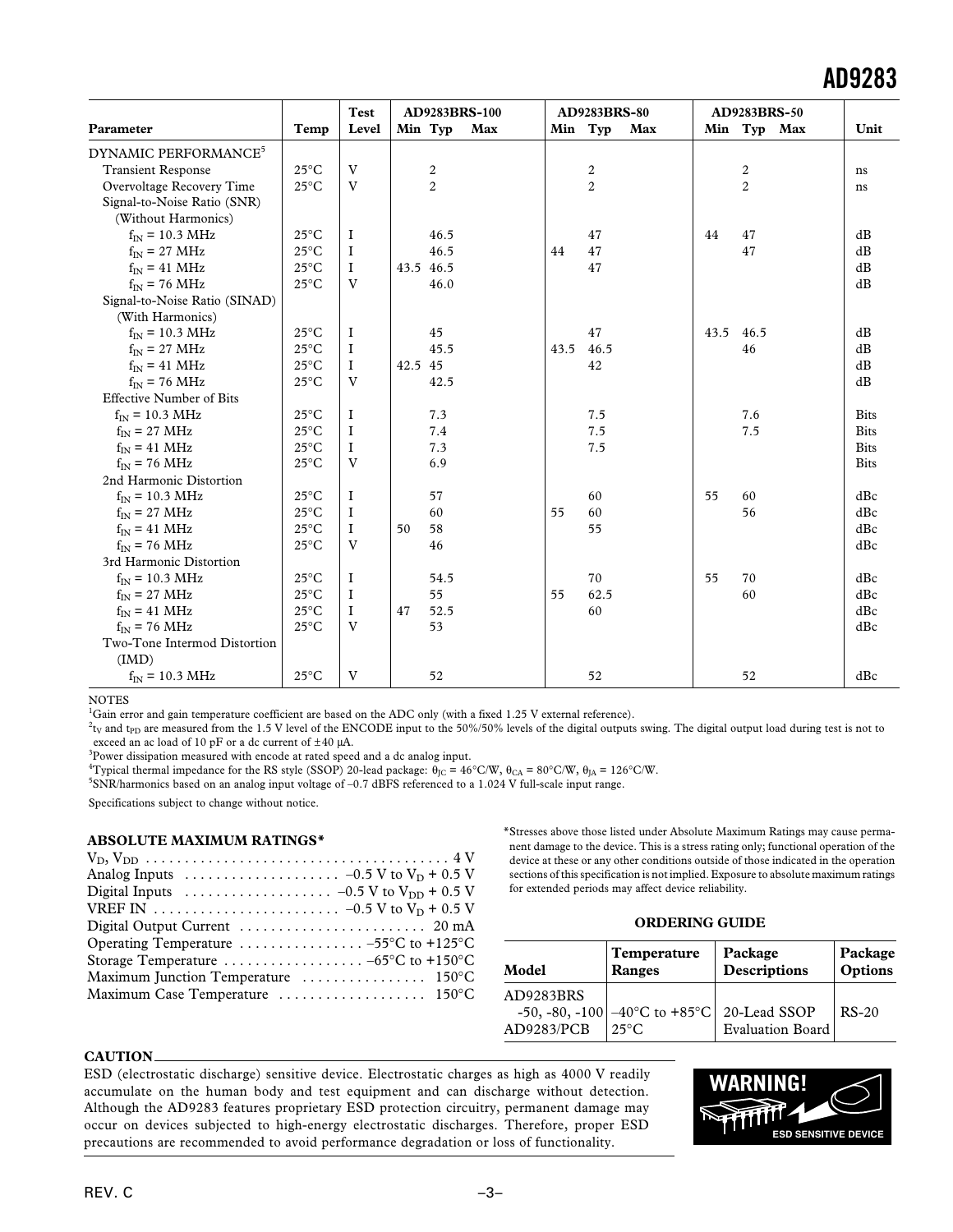### **EXPLANATION OF TEST LEVELS**

**Test Level**

I 100% production tested.

II 100% production tested at 25°C and sample tested at specified temperatures.

- III Sample tested only.
- IV Parameter is guaranteed by design and characterization testing.
- V Parameter is a typical value only.
- VI 100% production tested at 25°C; guaranteed by design and characterization testing for industrial temperature range; 100% production tested at temperature extremes for military devices.

# **Table I. Output Coding (VREF = 1.25 V)**

| <b>Step</b> | $A_{IN} - A_{IN}$ | <b>Digital Output</b> |
|-------------|-------------------|-----------------------|
| 255         | 0.512             | 1111 1111             |
| ٠           |                   |                       |
| ٠           |                   |                       |
| 128         | 0.002             | 1000 0000             |
| 127         | $-0.002$          | 0111 1111             |
| ٠           |                   |                       |
|             |                   |                       |
|             | $-0.512$          | 0000 0000             |

### **PIN CONFIGURATION**



### **PIN FUNCTION DESCRIPTIONS**

| <b>Pin Number</b> | <b>Mnemonic</b> | <b>Function</b>                                                                                                                                                                                            |
|-------------------|-----------------|------------------------------------------------------------------------------------------------------------------------------------------------------------------------------------------------------------|
|                   | <b>PWRDWN</b>   | Power-Down Function Select; Logic HIGH for Power-Down Mode (Digital Outputs Go<br>to High Impedance State)                                                                                                 |
| 2                 | <b>VREF OUT</b> | Internal Reference Output (1.25 V typ); Bypass with $0.1 \mu$ F to Ground                                                                                                                                  |
| 3                 | <b>VREF IN</b>  | Reference Input for ADC (1.25 V typ)                                                                                                                                                                       |
| 4, 9, 16          | <b>GND</b>      | Ground                                                                                                                                                                                                     |
| 5, 8              | $\rm V_{D}$     | Analog 3 V Power Supply                                                                                                                                                                                    |
| 6                 | $A_{IN}$        | Analog Input for ADC (Can Be Left Open if Operating in Single-Ended Mode, but Rec-<br>ommend Connection to a 0.1 µF Capacitor and a 25 $\Omega$ Resistor in Series to Ground for<br>Better Input Matching) |
| $\overline{7}$    | $A_{IN}$        | Analog Input for ADC                                                                                                                                                                                       |
| 10                | <b>ENCODE</b>   | Encode Clock for ADC (ADC Samples on Rising Edge of ENCODE)                                                                                                                                                |
| $11-14$ , $17-20$ | $D7-D4, D3-D0$  | Digital Outputs of ADC                                                                                                                                                                                     |
| 15                | $\rm V_{DD}$    | Digital output power supply. Nominally 2.5 V to 3.6 V                                                                                                                                                      |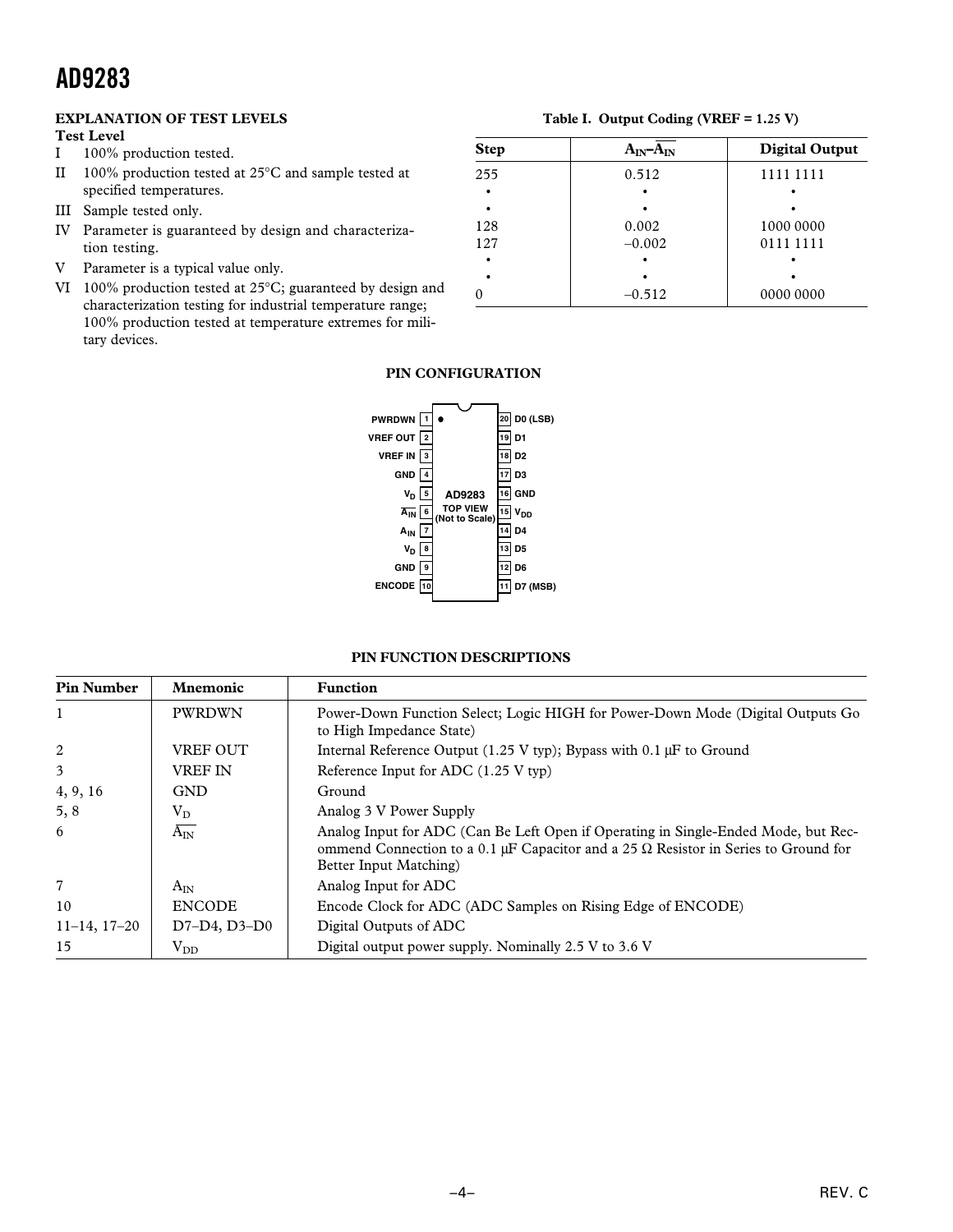

Figure 1. Timing Diagram



Figure 2. Equivalent Analog Input Circuit



Figure 3. Equivalent Reference Input Circuit



Figure 4. Equivalent Encode Input Circuit



Figure 5. Equivalent Digital Output Circuit



Figure 6. Equivalent Reference Output Circuit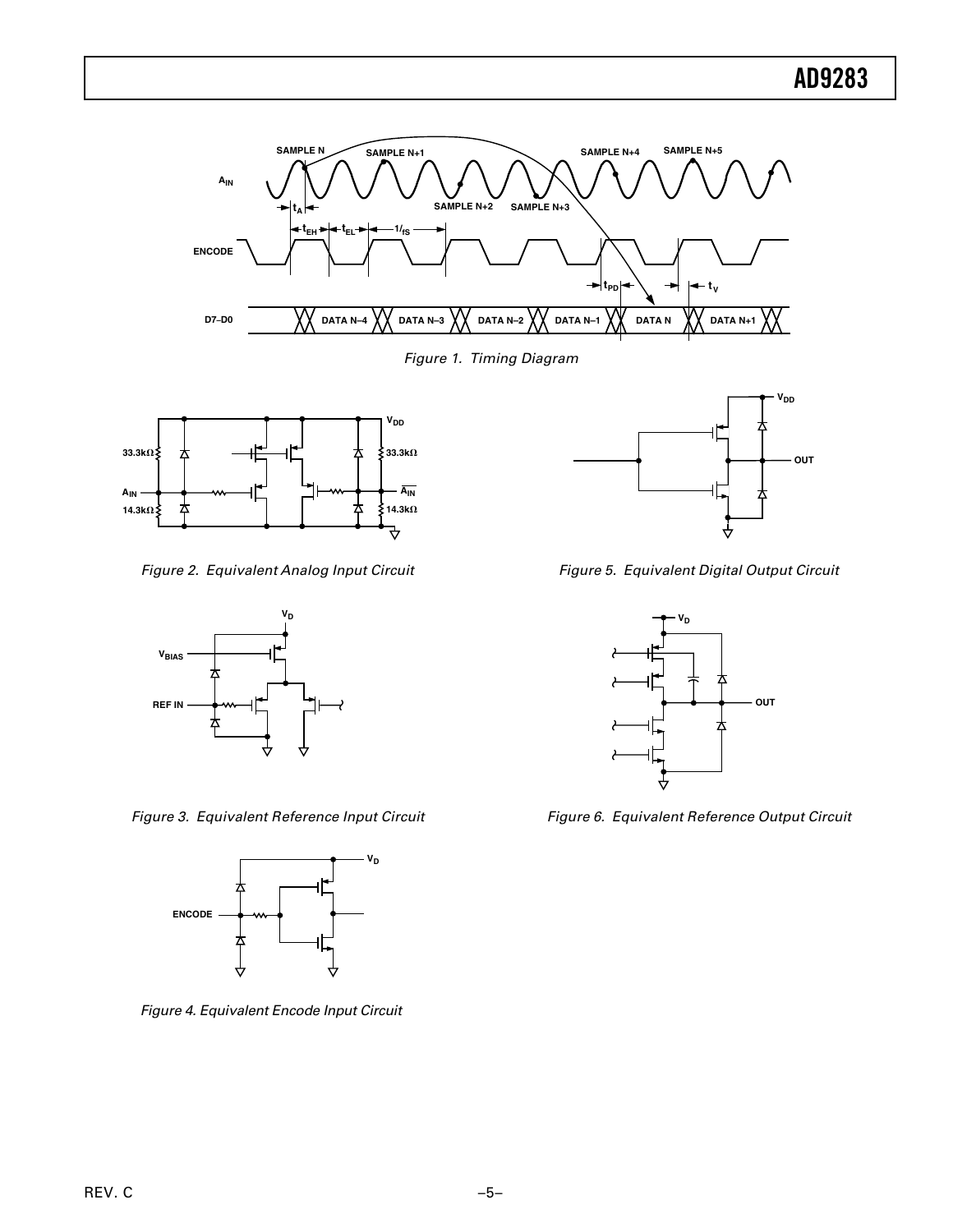### **AD9283 – Typical Performance Characteristics**



TPC 1. Spectrum:  $f_S = 100$  MSPS,  $f_{IN} = 10.3$  MHz



TPC 2. Spectrum:  $f_S = 100$  MSPS,  $f_{IN} = 40$  MHz



TPC 3. Spectrum:  $f_S = 100$  MSPS,  $f_{IN} = 76$  MHz



TPC 4. Harmonic Distortion vs.  $A_{IN}$  Frequency



TPC 5. Two-Tone Intermodulation Distortion



TPC 6. SINAD/SNR vs. A<sub>IN</sub> Frequency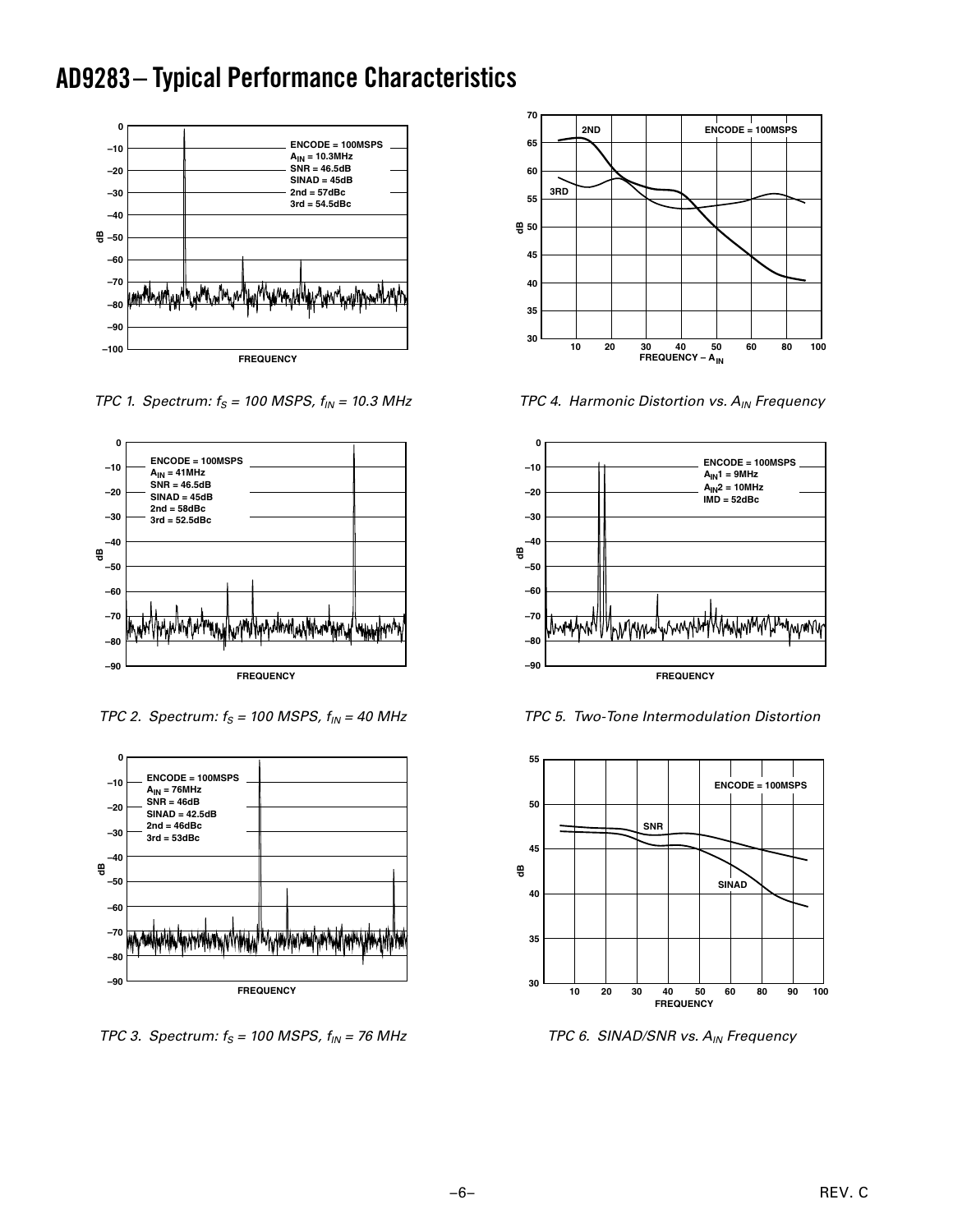

TPC 7. SINAD/SNR vs. Encode Rate



TPC 8. SINAD/SNR vs. Encode Pulsewidth High



TPC 9. ADC Frequency Response:  $f_S = 100$  MSPS



TPC 10. Analog Power Dissipation vs. Encode Rate



TPC 11. SINAD/SNR vs. Temperature



TPC 12. Differential Nonlinearity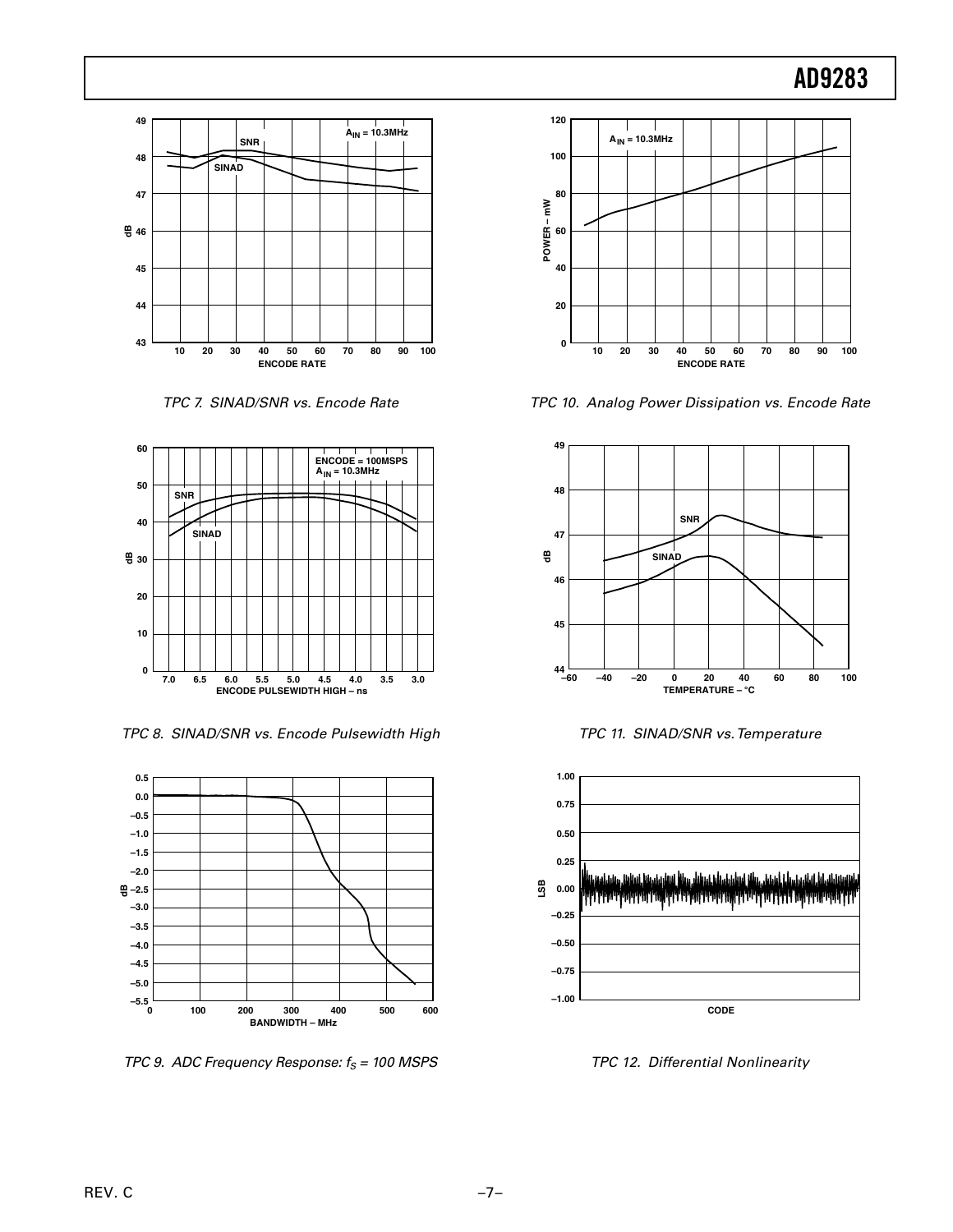

TPC 13. Integral Nonlinearity

### **APPLICATIONS**

### **Theory of Operation**

The analog signal is applied differentially or single-endedly to the inputs of the AD9283. The signal is buffered and fed forward to an on-chip sample-and-hold circuit. The ADC core architecture is a bit-per-stage pipeline type converter utilizing switch capacitor techniques. The bit-per-stage blocks determine the 5 MSBs and drive a FLASH converter to encode the 3 LSBs. Each of the 5 MSB stages provides sufficient overlap and error correction to allow optimization of performance with respect to comparator accuracy. The output staging block aligns the data, carries out the error correction and feeds the data to the eight output buffers. The AD9283 includes an on-chip reference (nominally 1.25 V) and generates all clocking signals from one externally applied encode command. This makes the ADC easy to interface with and requires very few external components for operation.

### **ENCODE Input**

The ENCODE input is fully TTL/CMOS compatible with a nominal threshold of 1.5 V. Care was taken on the chip to match clock line delays and maintain sharp clock logic transitions. Any high speed A/D converter is extremely sensitive to the quality of the sampling clock provided by the user. This ADC uses an on-chip sample-and-hold circuit which is essentially a mixer. Any timing jitter on the ENCODE will be combined with the desired signal and degrade the high frequency performance of the ADC. The user is advised to give commensurate thought to the clock source.

### **Analog Input**

The analog input to the ADC is fully differential and both inputs are internally biased. This allows the most flexible use of ac or dc and differential or single-ended input modes. For peak performance the inputs are biased at  $0.3 \times V_D$ . See the specification table for allowable common-mode range when dc coupling the input. The inputs are also buffered to reduce the load the user needs to drive. For best dynamic performance, the impedances at  $A_{IN}$  and  $\overline{A_{IN}}$  should be matched. The importance of this increases with sampling rate and analog input frequency. The nominal input range is 1.024 V p-p.

### **Digital Outputs**

The digital outputs are TTL/CMOS compatible. The output buffers are powered from a separate supply, allowing adjustment of the output voltage swing to ease interfacing with 2.5 V or 3.3 V logic. The AD9283 goes into a low power state within two clock cycles following the assertion of the PWRDWN input. PWRDWN is asserted with a logic high. During power-down the outputs transition to a high impedance state. The time it takes to achieve optimal performance after disabling the powerdown mode is approximately 15 clock cycles. Care should be taken when loading the digital outputs of any high speed ADC. Large output loads create current transients on the chip that can degrade the converter's performance.

#### **Voltage Reference**

A stable and accurate 1.25 V voltage reference is built into the AD9283 (VREF OUT). In normal operation, the internal reference is used by strapping Pins 2 and 3 of the AD9283 together. The input range can be adjusted by varying the reference voltage applied to the AD9283. No degradation in performance occurs when the reference is adjusted  $\pm 5\%$ . The full-scale range of the ADC tracks reference voltage changes linearly. Whether used or not, the internal reference (Pin 2) should be bypassed with a 0.1  $\mu$ F capacitor to ground.

### **Timing**

The AD9283 provides latched data outputs with four pipeline delays. Data outputs are available one propagation delay  $(t_{\text{PD}})$ after the rising edge of the encode command (Figure 1. Timing Diagram). The minimum guaranteed conversion rate to the ADC is 1 MSPS. The dynamic performance of the converter will degrade at encode rates below this sample rate.

### **Evaluation Board**

The AD9283 evaluation board offers an easy way to test the AD9283. It only requires a 3 V supply, an analog input and encode clock to test the AD9283. The board is shipped with the 100 MSPS grade ADC.

The analog input to the board accepts a 1 V p-p signal centered at ground. J1 should be used (Jump E3–E4, E18–E19) to drive the ADC through Transformer T1. J2 should be used for singleended input drive (Jump E19–E21).

Both J1 and J2 are terminated to 50  $\Omega$  on the PCB. Each analog path is ac-coupled to an on-chip resistor divider which provides the required dc bias.

A (TTL/CMOS Level) sample clock is applied to connector J3 which is terminated through 50  $\Omega$  on the PCB. This clock is buffered by U5 which also provides the clocks for the 574 latches, DAC, and the off-card latch clock CLKCON. (Timing can be modified at E17.)

There is a reconstruction DAC (AD9760) on the PCB. The DAC is on the board to assist in debug only—the outputs should not be used to measure performance of the ADC.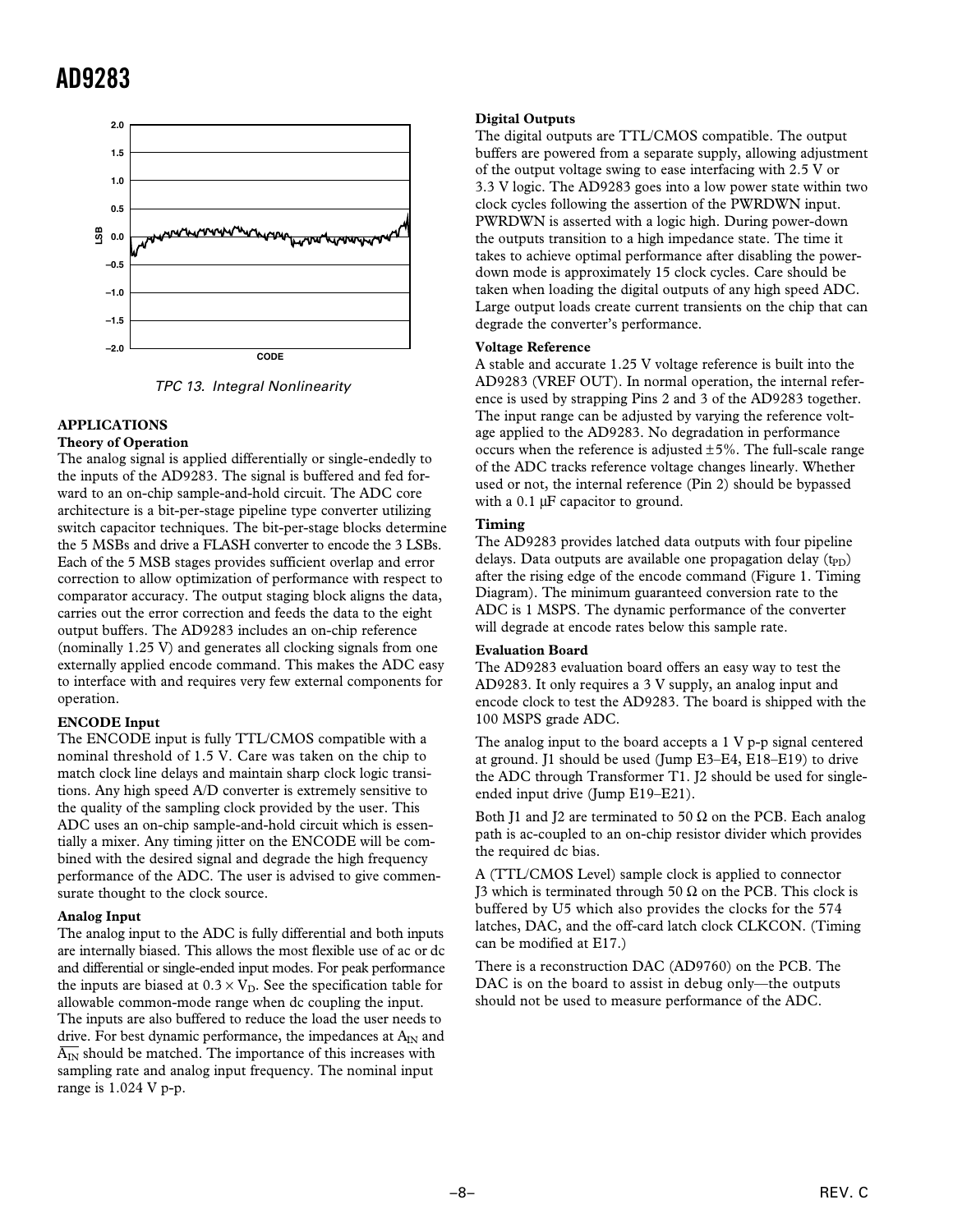

Figure 7. Printed Circuit Board Top Side Silkscreen



Figure 8. Printed Circuit Board Bottom Side Silkscreen



Figure 9. Printed Circuit Board Top Side Copper



Figure 10. Printed Circuit Board "Split" Power Layer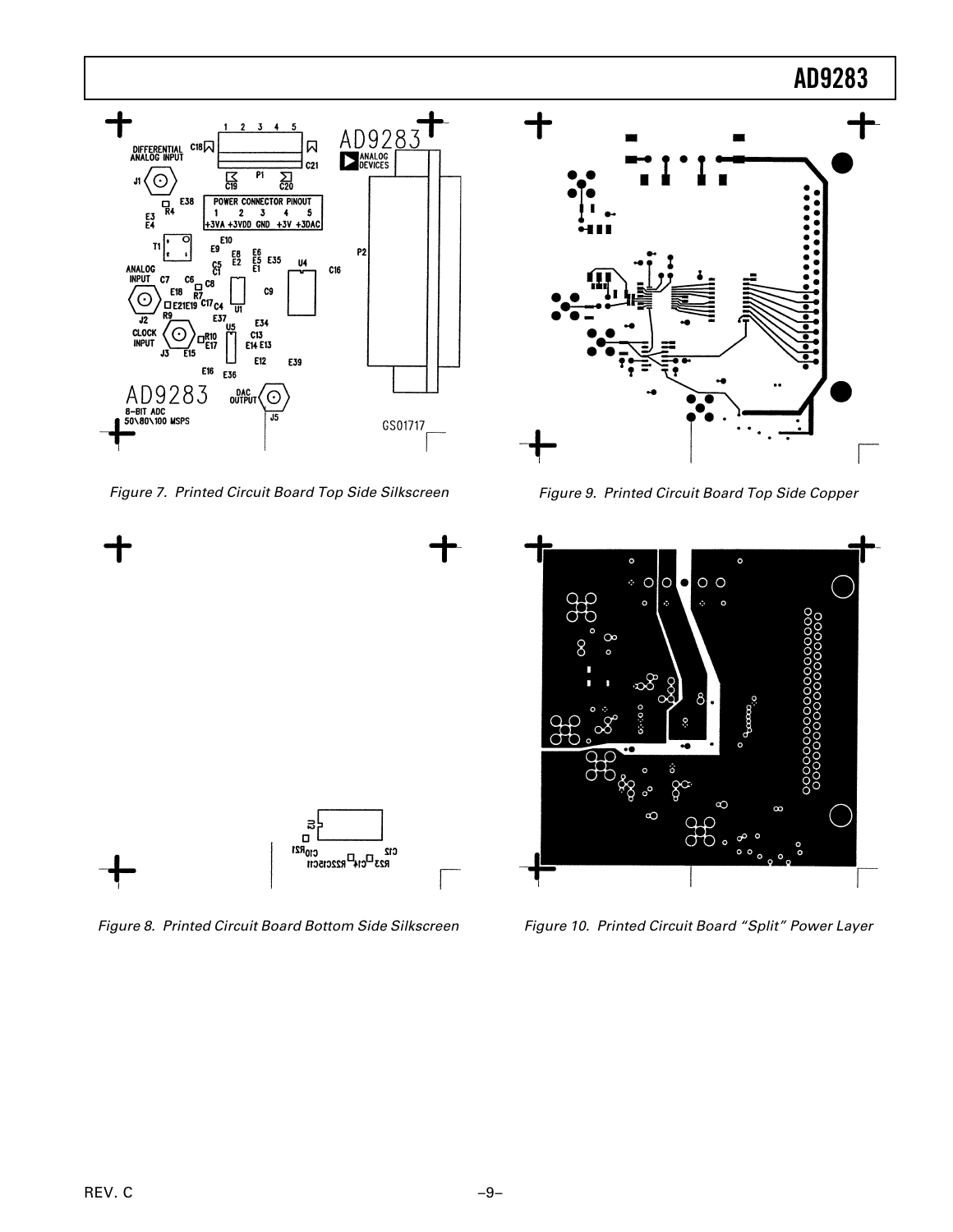

Figure 11. Printed Circuit Board Ground Layer



Figure 12. Printed Circuit Board Bottom Side Copper

| #              | Qty | <b>REFDES</b>                                                                         | Device           | Package          | Value                        |
|----------------|-----|---------------------------------------------------------------------------------------|------------------|------------------|------------------------------|
| $\mathbf{1}$   | 15  | $C1, C4-C17$                                                                          | Ceramic Cap      | 0603             | $0.1 \mu F$                  |
| 2              | 4   | $C18-C21$                                                                             | Tantalum Cap     | <b>BCAPTAJD</b>  | $10 \mu F$                   |
| 3              | 24  | E1-E6, E8-E10, E12-E19,                                                               |                  |                  |                              |
|                |     | E21, E34-E39                                                                          | W-HOLE           |                  |                              |
| $\overline{4}$ | 4   | J1, J2, J3, J5                                                                        | Connector        | <b>SMB</b>       |                              |
| 5              | 1   | P <sub>1</sub>                                                                        | 5-Pin Connector  |                  | Wieland Connector            |
|                |     |                                                                                       |                  |                  | $(P/N \#25.602.2553.0$ Top   |
|                |     |                                                                                       |                  |                  | $P/N$ #Z5.530.0525.0 Bottom) |
| 6              | 1   | P <sub>2</sub>                                                                        | 37-Pin Connector |                  | AMP-747462-2                 |
| $\overline{7}$ | 5   | R <sub>4</sub> , R <sub>9</sub> , R <sub>10</sub> , R <sub>21</sub> , R <sub>22</sub> | Resistor         | 1206             | 50 $\Omega$                  |
| 8              |     | R7                                                                                    | Resistor         | 1206             | $25 \Omega$                  |
| 9              |     | R <sub>23</sub>                                                                       | Resistor         | 1206             | 2 k $\Omega$                 |
| 10             |     | T1                                                                                    | Transformer      |                  | Mini-Circuits T1-1T-KK81     |
| 11             |     | U <sub>1</sub>                                                                        | AD9283           | $SSOP-20$        |                              |
| 12             |     | U <sub>3</sub>                                                                        | AD9760           | SOIC-28          |                              |
| 13             |     | U4                                                                                    | 74ACO574         | SOIC-20          |                              |
| 14             |     | U5                                                                                    | SN74LVC86        | SO <sub>14</sub> |                              |

### **EVALUATION BOARD BILL OF MATERIALS — GS01717**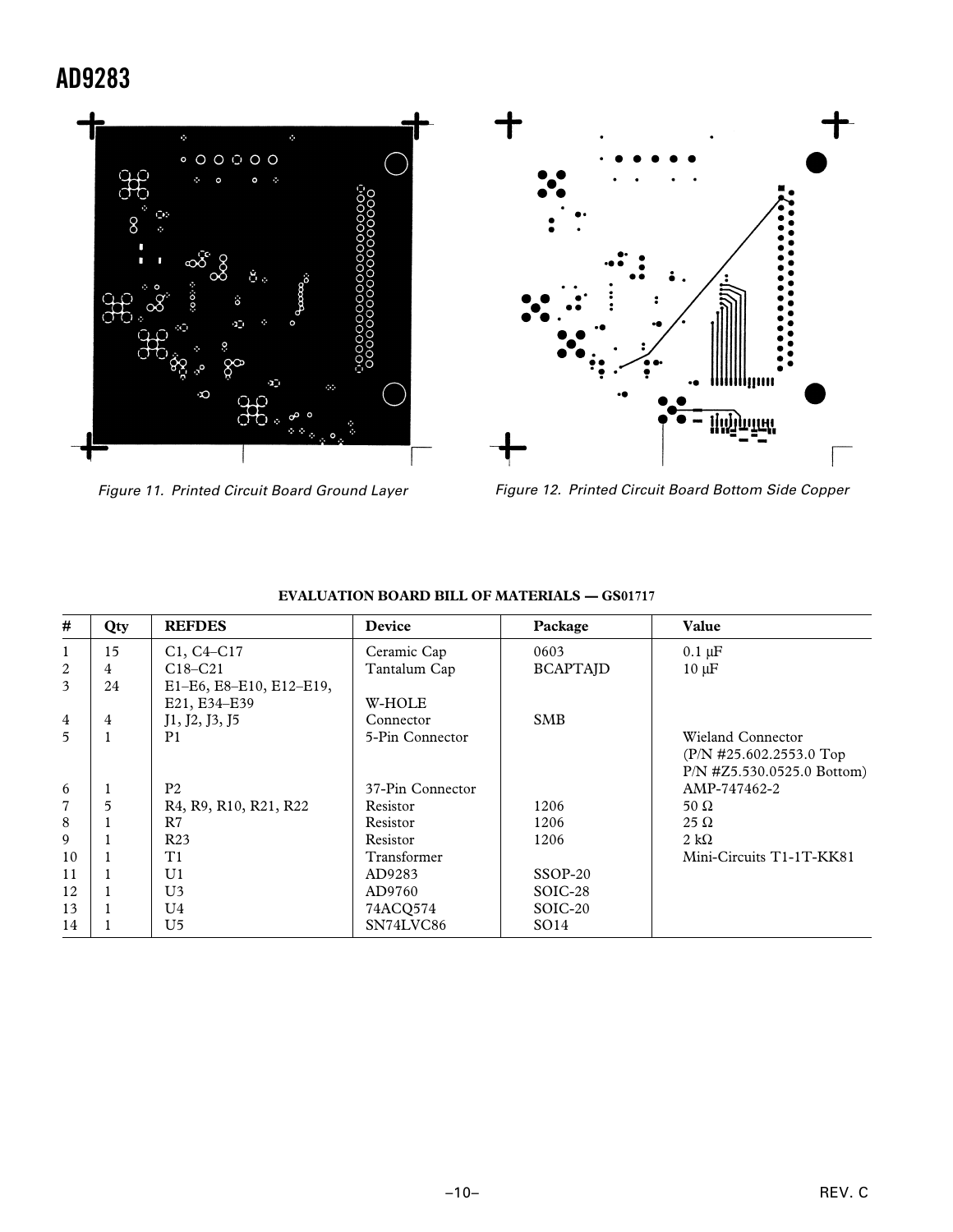**P**<br>C37BE<br>C37BE **C37DRPF 25 12345678910 12 13 14 15 16 17 18** <u>ლ</u> ี<br>2 **23 24 26 27 28 29 30 31 32 33 34 35 36 37 11 20** <u>ম</u> 4ŀ **CLKCON J5 DA7 DA0 DA1 DA2 DA3 DA4 DA5 DA6 VDAC 10 CLOCK 11 CLOCK CLKLAT OCLKLAT VDL R21 50 C16 0.1F C11 0.1F R22 <sup>50</sup> VDAC 20 19 18 17 16 15 14 13 12 11 E38 E39 R23 2k CLOCK VCC Q0 Q1 Q2 Q3 Q4 Q5 Q6 Q7 C21 10F** 용불 U4<br>74ACQ574 **VDAC VDAC C12 0.1F 74ACQ574 E36 E37 CLKDAC 10F C20 OUT\_EN** 호를 **C14 0.1F D0 D1 D2 D3 D4 D5 D6 D7 GND** g。 **10F** ၉<br>၁ **E34 E35** 위 **1** $\sim$ **345678928 27 26 25 24 23 22 21 20 19 18 17 16 15 VD** կր 41 **CLK DVDD DCOM NC5 AVDD COMP2 IOUTA IOUTB ACOM COMP1 FSADJ REFIO REFLO SLEEP C18 10F VA U3 AD9760 VD BB8BBBBBBB2222** 8블 **10**  $\sim$ **345678911** 1의 11 ن<br>ا<u>م</u> **DA2 DA0** կի **DA7 DA5 DA3 DA1 DA6 DA4 15 19 12 20 13 18 17 14 11 GND D5 D6**  $\ddot{\mathbf{r}}$ **D0 D1 D2 D3 VDD D4 D7 AD9283 VDL** 5 **REFOUT PWDN REFIN GND GND AIN AIN VA1 PWDN**  $\leq$ **C13 0.1F E14 E13 E12 2** $\circ \xi$ **134567910 E1 E2** 4h **VA ENC CLKDAC CLKLAT E8 E5 E10 C5 0.1F C4 0.1F E9 E6 14 13 12 11 10 98VA VCC 4B** U5<br>SN74LVC86 **4A 4Y 3B 3A 3Y SN74LVC86 C8 0.1F** g **R7 25 C1 0.1F GND 1A 1B 1Y 2A 2B 2Y C6 0.1F C7 0.1F O**<br>VDL VDAC  $\sim$ **34 5 6 7VA VD GND VDL VDAC 1C17 0.1F 12345 ENC**<br>CLKCON **VA E19 E17** o遣  $\overline{\mathbf{r}}$ **E18 E16 321E15 E21 T1** oş **R9 50**  $\mathbf{\Omega}$ **456VDL** o≶ **E3 E4** a ⊕⊣⊧ **R10 50 R4 50**  $\frac{1}{2}$  $\frac{1}{50}$ a **P** 4ı

**AD9283**

Figure 13. Printed Circuit Board S chematic